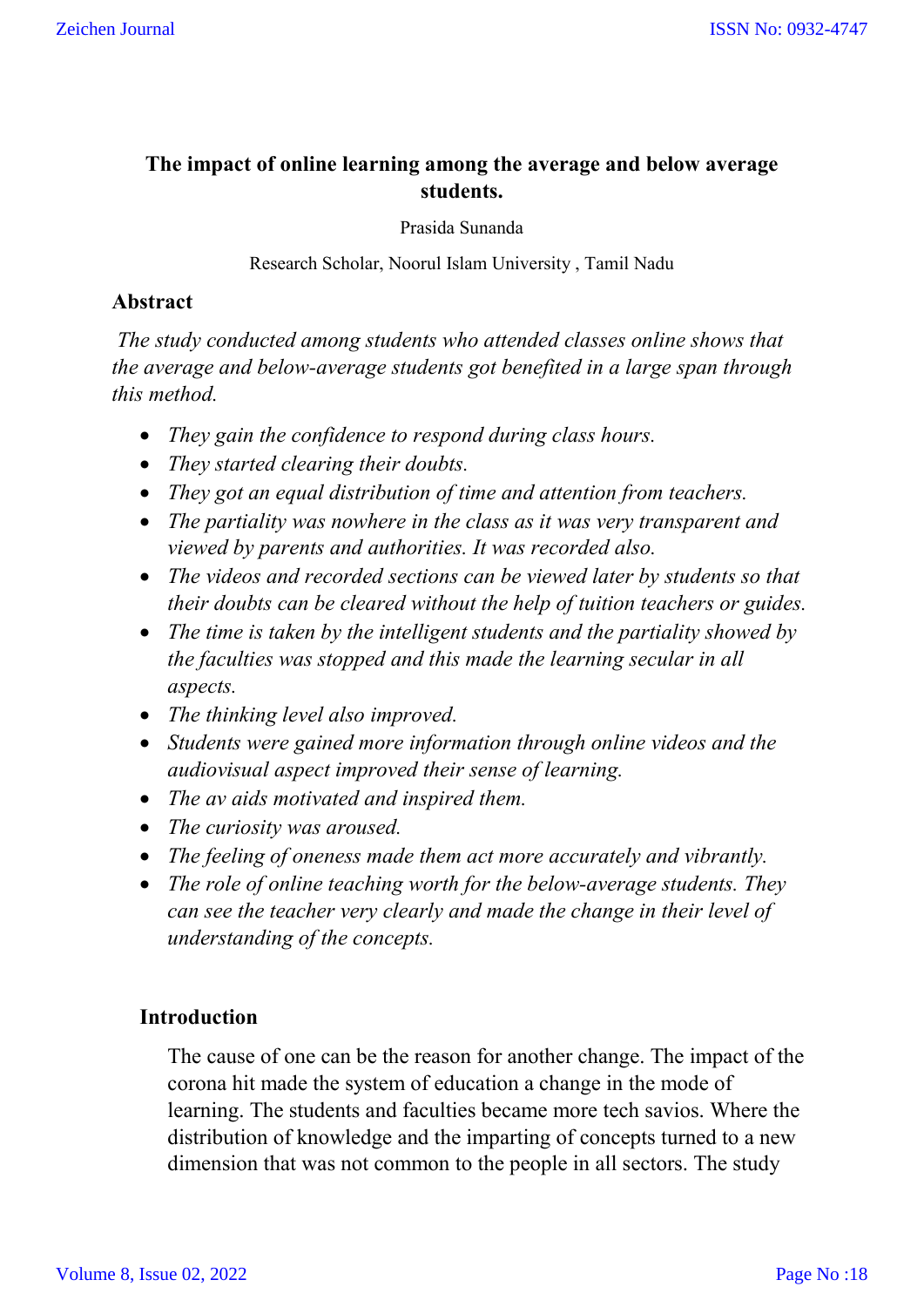conducted during the lockdown proved that learning cannot be stopped by the pandemic but it diverted the system of education from conventional to modern. The role of the teacher cannot be substituted instead it became more relevant in the form of a moderator or a facilitator with the help of technology. The role of students and the mode of accepting the knowledge also changed. There are two aspects where one points to the best performance by the average and below-average through online education whereas the other points to the laziness or attention span taken by the more intelligent students.

### **The Scope of the study**

The study conducted in the primary level students revealed that online teaching made the level of learning in below average and average students. The screen became closer and clear to them. They felt that this class is for them to attend more patiently. The normal classroom distractions were not there as there is a period and students and teachers would like to spend quality time for learning. So the normal distraction like pointing out someone's mistake and keep on blaming others was restricted. The normal class hours usually took some time in clearing the disputes and blaming each other unnecessarily. The large group and time limit always drag the scheduled portions in this way. But the online teaching made this aspect very clear with proper distribution of time, based on the concepts which have to be taught.

 Traditional classroom management has the freedom but online teaching has time-bound. This makes the learning more effective where unwanted discussions and personal matters are avoided. This would give more time for a subject and help students to clear their doubts then and there. The freedom of students to be at their homes in a convenient atmosphere made them more comfortable. The students who are poor in their studies usually face a fear of being insulted. To a certain extend this can be avoided as faculties try their best not to show their short temperedness while online teaching is going on. So the below-average students feel free to ask questions and that improves their confidence. The usual curse by the faculties at times won't be there and this is a great relief for the average and below-average students.

They have improved in :

- Asking questions
- Bold enough to face the questions in the class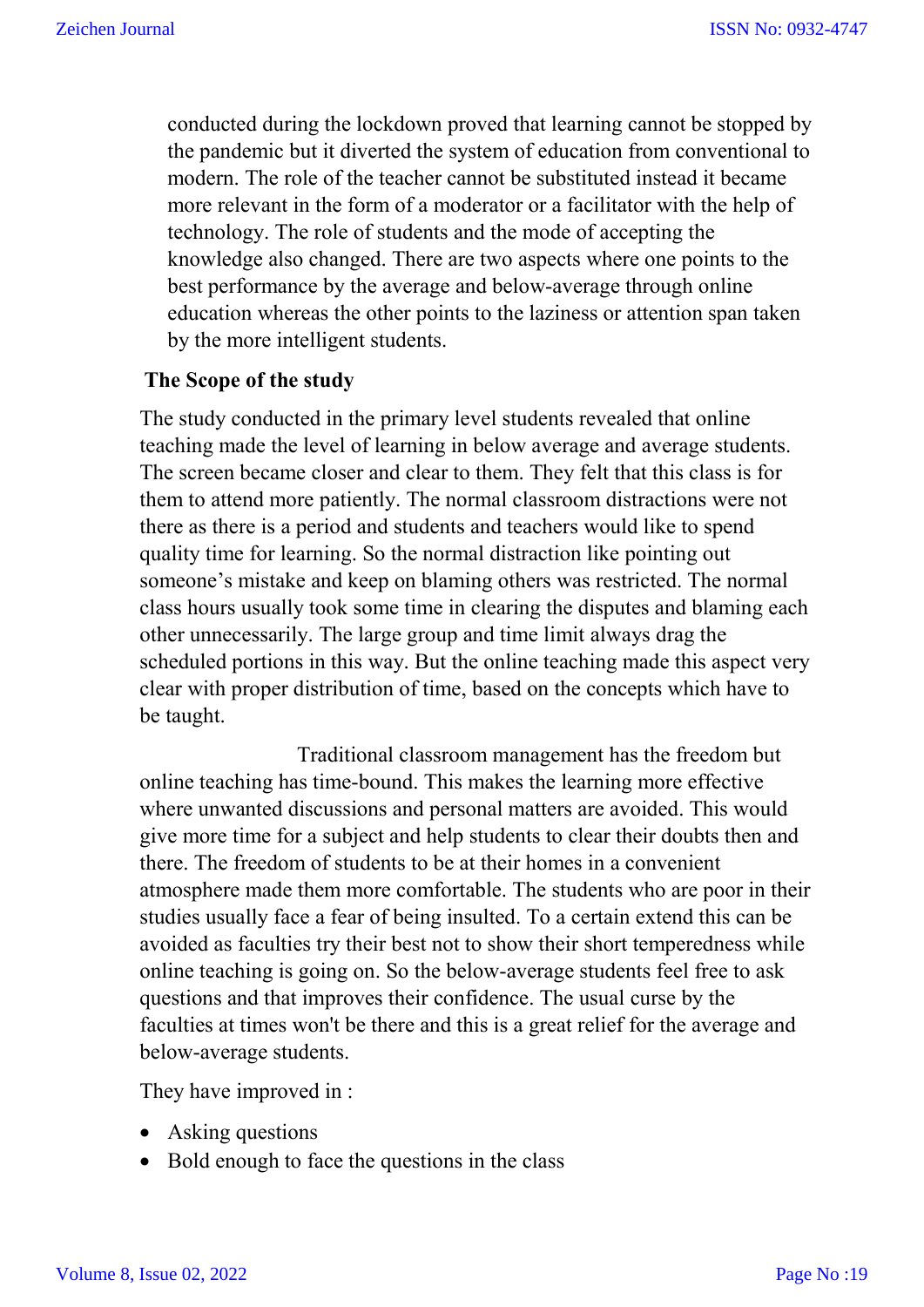- Actively participating in the activities
- Shows talents.
- Improved in speaking and tries to address the class
- Shows interest in studies as it made it easy for them to understand.

The role of multimedia played a major impact on learning as it enhances learning by making it more simple and easy to understand.

Learning through visual media always fascinate students but the emerging traits that made it necessary to be online made learning informative and entertaining. The real images and videos were very effective than the animated images. Concepts and facts were able to impart in a better way.

The role of the student being in the team always depends on the caliber or ability to lead. Average and above-average students will always be sidelined by the bright and smart students in all group events. If the role is assigned properly based on each student's attitude and talents it can be more reliable. In online learning the teamwork is done individually and combined to make it final. There each one's work is getting noticed and it could be a motivation to average students. Their role will be specified and get noticed. It can improve their confidence level and impart a lot to their learning process. Cognitive thinking can be improved. The coordination and creativity can be improved. The average students get benefits from this method. The scope of improvement will pave the way to achievements.

 The learning environment influences the learning activity. The environment in which the learning process starts or ongoing should enhance the enthusiasm of the students. Then only it can maintain the attention of the students. Learning can be successful only when the results come up with flying colours.

Today, digital learning is inevitable. It starts from the grocery shop to technology development. People who belong to all sectors need an understanding of the digital world where all transactions can be done without much headache. Most of the time it is transparent and trustworthy. Understanding the positives and negatives of this makes it easy to the lifestyle of people. The teachers can deliver the lessons in an efficient way to students through online teaching. Teachers transformed into more efficient educators.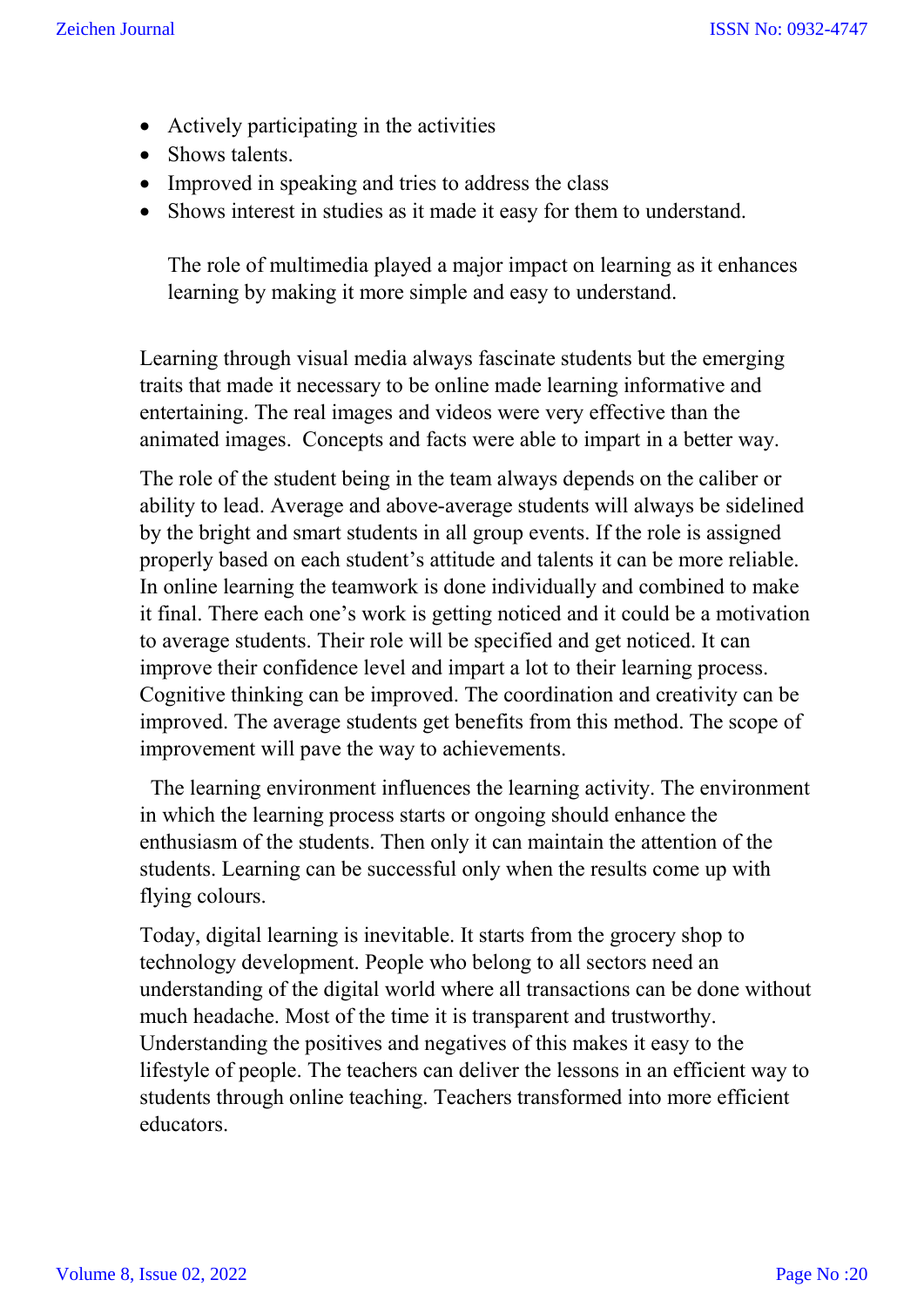The accessibility of time and place is an advantage for average students as they are in a more convenient environment. The classes are recorded, archived and shared among students for future learning, This helped the students to access the learning material at a time of their comfort.

Online education is affordable compared to offline learning. As the students can attend the class from anywhere in the world, the learners are forced to attend the same without any excuse. The students become more punctual. They will not miss out any classes.

### **Effects of online learning on average students**.

The variety of learning styles can be satisfied based on each one's learning style through this method. The slow learners can learn after the class hours with the help of recorded class.

The online studies provide a better learning along with creative thinking. Students are getting more time to engage in their hobbies apart from studies. The y have the open platform to search and find more interesting ways to improve their talents. This could be a healthy substitute to maintain their stress free life as they are away from their peer group. Curious kids always find their way to improve their knowledge and talents. Their attitude and interest towards studies along with scientific interest can be modified or motivated to achieve better performance. The role of teacher to guide and consolve them imparts a greater effect on the behavior of each student. They can be more balanced and their self respect and confidence can be improved. The stabilized mental strength and studies play an important role during this type of learning. Students in the higher class can earn during this time as they can utilize their extra time to engage in jobs which will be helpful to showcase their talents and it can be an additional support to their families. Here the average students perform well as most of them are talented. Their attitude might help them to adjust with all kind of situations and they will work hard to overcome the difficult situations.

Learning from home give them a feel of security eventhough it will not create an atmosphere of peer group entertainments. To a large extend online meetings and classrooms provide a situation exactly like the offline. Exception is ther in the physical presence and participation in games. Group activities can be done even through online. Creative mind can support all this possible.